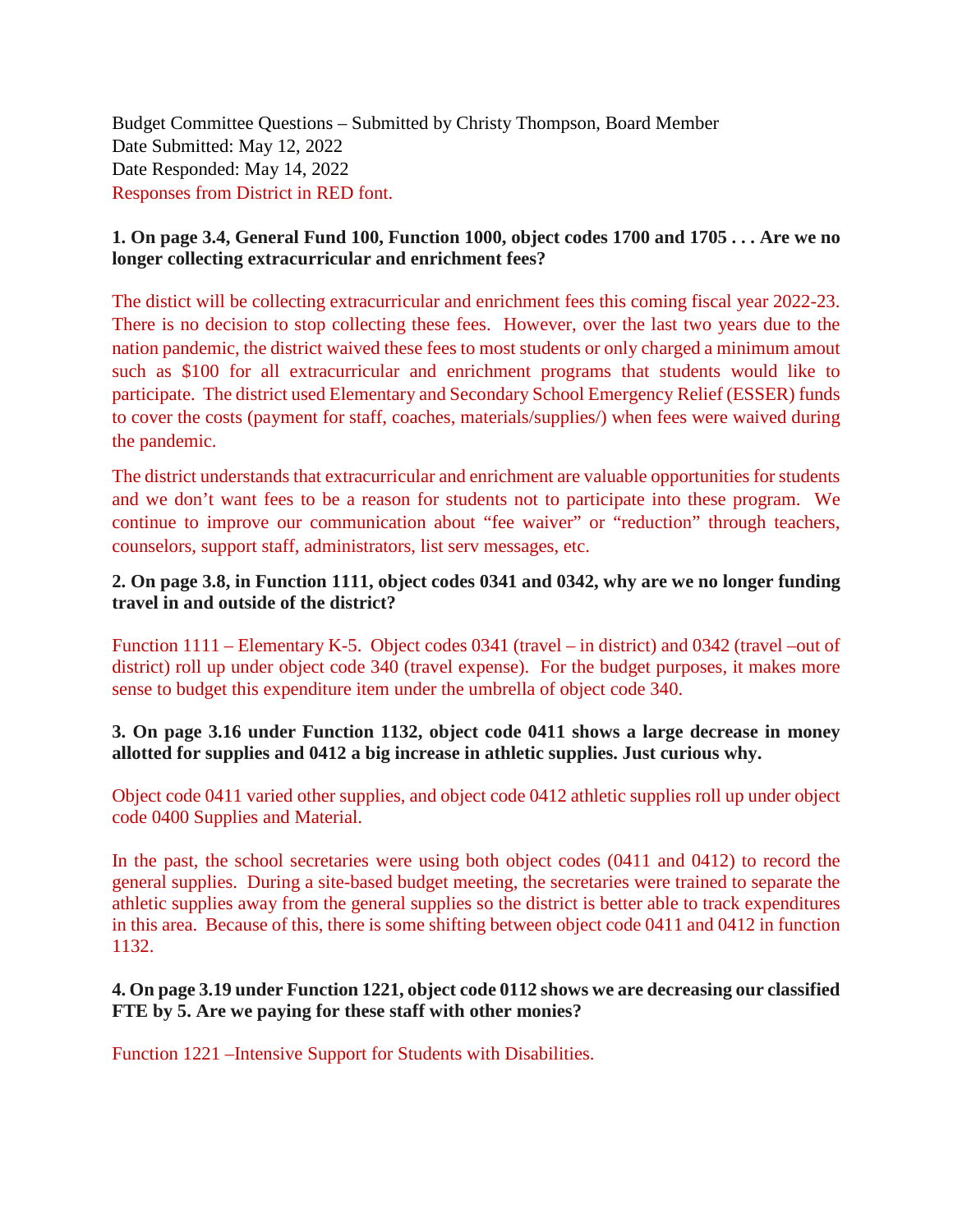Correct, we have not reduced our classified staff going in to 2022-2023. Some are paid out of this fund, others out of various General fund accounts, others out of grants.

**5. On page 3.22, Function 1250, object codes 0111 and 0112 show more decreases in FTE for our support staff for students with disabilities. Again, are we just moving these staff salaries elsewhere in the budget? Also, object code 0319 went from \$0 this year to \$150,000 for 22- 23? Can you please explain?**

Correct, we have not decreased licensed or classified staff (yet) going into 2022-2023 school year. Licensed Salaries, object code 0111 increased by .5FTE: this is due to the Disabled Child Program Fund 291 which moved to the General Fund because it is part of Intensive Support for Students with Disabilities.

#### **6. On page 3.37, Function 2210, object code 0420, we went from \$0 this year to budgeting \$487,000 for next year. Can you please explain?**

This is the curriculum textbook funding for Teaching & Learning Department. Online programs have historically been budgeted as Computer Software. With the increase in online learning platforms, we consider many of the "software" programs to be a replacement for textbooks. Using the distinction between software that teaches curriculum and software that is a tool (Gmail, MS Word, TurnItIn, etc.), and with guidance from Oregon Department of Education (ODE), the district has moved the budgeting of the curriculum-based software to a Textbook accounting code. Please see a detailed list of the online curriculum that this line item will be funding:

|     |                     | S |         | 487,000 Curriculum-0420 Textbooks |                           |
|-----|---------------------|---|---------|-----------------------------------|---------------------------|
| T&L | <b>TumbleBooks</b>  |   | 75,000  | 2210 General Fund                 | Curriculum-0420 Textbooks |
| T&L | Stride/Fuel Ed      | S | 250,000 | 2210 General Fund                 | Curriculum-0420 Textbooks |
| T&L | RosettaStone        | S | 25,000  | 2210 General Fund                 | Curriculum-0420 Textbooks |
| T&L | Redbird             | S | 30,000  | 2210 General Fund                 | Curriculum-0420 Textbooks |
| T&L | OverDrive           | S | 10,000  | 2210 General Fund                 | Curriculum-0420 Textbooks |
| T&L | <b>NewsELA</b>      | S | 25,000  | 2210 General Fund                 | Curriculum-0420 Textbooks |
| T&L | Edgemuity           | S | 42,000  | 2210 General Fund                 | Curriculum-0420 Textbooks |
| T&L | Discovery streaming | S | 30,000  | 2210 General Fund                 | Curriculum-0420 Textbooks |
|     |                     |   |         |                                   |                           |

Pre-COVID and during the last few years we used our CET Fund (Capital Projects, Fund 492) to pay for text books and digital software contracts because we had extra revenue there that qualified for these types of expenditures. That Fund is now lower, and, we need to shift to putting these expenditures into our General Fund under the Instruction function when we can afford to do so.

#### **7. On page 3.44, Function 2310, object code 0134 . . . Is this being paid for in another area in the budget?**

Function 2310 – Board of Education, object code 0134 – Additional Pay, Classified. The district used to set aside funding in this function to cover expenditure for the Board Secretary (or other) who would attend meetings in the evenings and take minutes. This cost is now factored in function 2320 – Executive Administration, under object code 0112, classified salaries.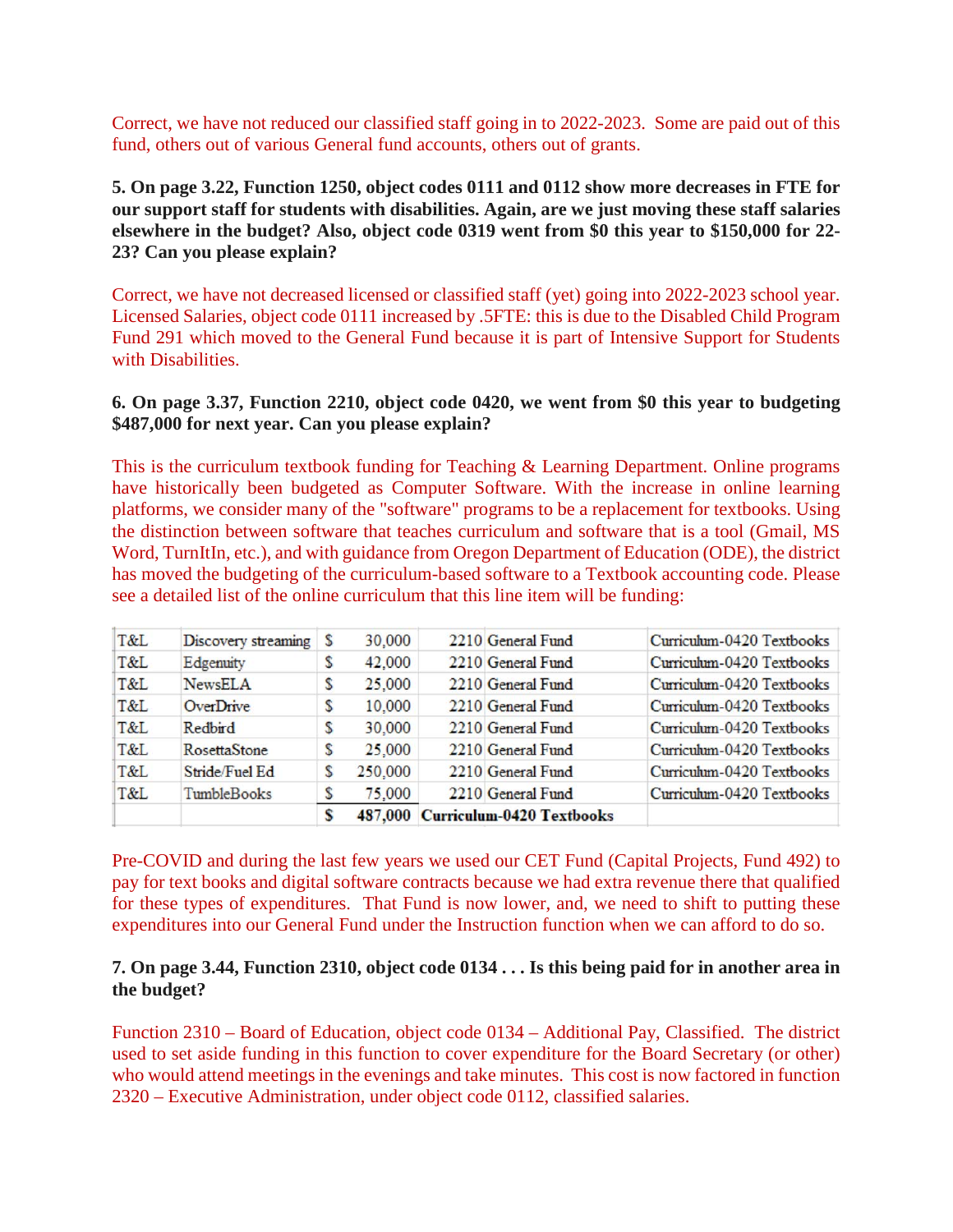**8. On page 3.69, in the Special Revenue Fund, Function 1000 . . . How can we have a decrease in 16 FTE and an increase in dollars spent? And what is the reason for decreasing instruction by 16 FTE and increasing support staff by approximately the same number?**

On page 3.69, in the Special Revenue Fund, Function 1000, Proposed Budget \$15,610,407.00. This \$15,610,407.00 captured not only FTE (salaries, payroll benefits), but also includes purchased services, supplies and materials, capital outlay, and other objects such as dues and fees, insurance, etc.

Page 3.70 provided us with a better comparision between cost and FTE.

- The Adopted Budget FY2021-22 \$8,608,611, with 124.41 FTE
- The Proposed Budget FY2022-23 \$9,102,714, with 126.89 FTE

Difference in dollars is \$494,103.00, and difference in FTEs is 2.48 FTE

The average cost of 1 licensed FTE is  $$116,250.00$  (salary and benefits).  $$116,250$  X 2.48 FTE = \$288,300.00. The difference between \$494,103 and \$288,300 is \$205,803. This \$205,803 is applied to the increased in cost of living adjustment (COLA) and steps. It give our staff increases every year, therefore it costs us more each year to pay the same number or even fewer people.

# **9. On page 3.70 under Special Revenue Requirements by Object, what is 0500 "Capital Outlay" for and what is the reason for the almost \$4 million dollar decrease in next year's budget?**

*Definition of 500 Capital Outlay: Expenditures for the acquisition of fixed assets or additions to fixed assets. They are expenditures for land or existing buildings; improvements of grounds; construction of buildings; additions to buildings; remodeling of buildings; initial equipment; additional equipment; and replacement of equipment.*

The land was budgeted and recorded under the Special Revenue Fund 294 in the fiscal year 2021- 22 and prior. This fund is set up to receive and expense funds for the purpose of buying and selling property within the district. Since this funding is used for the acquisition of capital facilities which includes land, improvement to land, buildings and building improvements, and infrastructure, this fund qualifies to be budgeted and recorded under the Capital Project Fund 400. Because the Land Fund 294 moved to the Capital Project Fund 400, it showed a decrease in the Special Revenue in the appropriate of \$4M.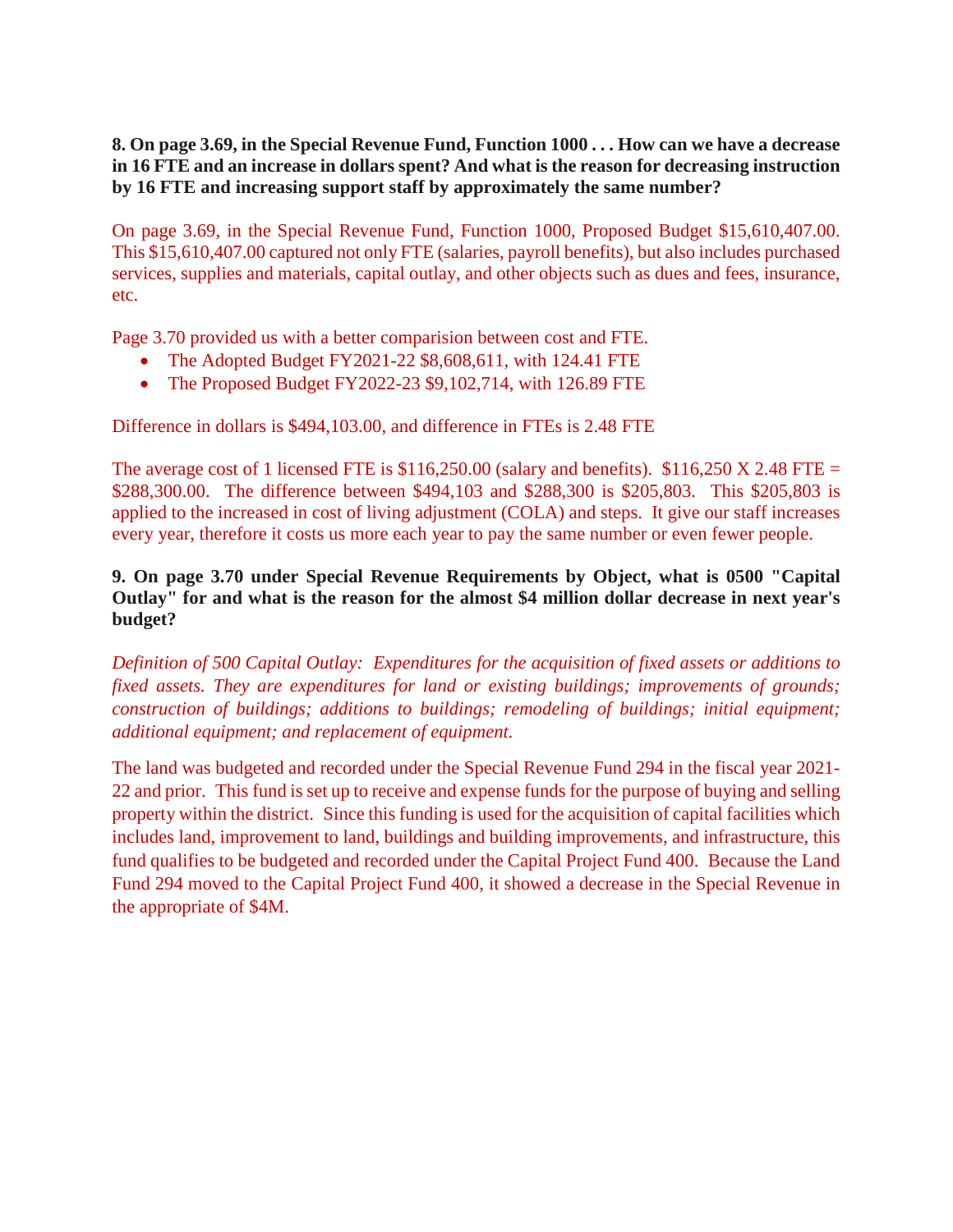Budget Committee Questions – Submitted by Kirsten Wyatt, Board Member Date Submitted: May 12, 2022 Date Responded: May 14, 2022 Responses from District in RED font.

# **1. Do we have any data about the increased/decreased reliance on free lunches by students this year?**

| <b>School Year (SY)</b>                | <b>Student Lunches</b> | <b>Student Breakfasts</b> |
|----------------------------------------|------------------------|---------------------------|
| School Year 2018-19 Actual             | 431,857.00             | 66,488.00                 |
| School Year 2019-20* see note below    | N/A                    | N/A                       |
| School Year 2020-21 All Free, Actual   | 253,566.00             | 185,360.00                |
| School Year 2021-22 All Free, Estimate | 508,080.00             | 154,295.00                |
| (Students in School all year)          |                        |                           |

*\*The numbers in school year 2019-20 were too challenging to collect (with any accuracy or similar comparison) because we moved to Comprehensive Distance Learning (CDL) in March and lunches became free and available to all children birth to age 18 in the community regardless whether the recipients attended our school district or not.* 

# **2. Is there a benefit to our students to fund free lunches for anyone (not just through free and reduced lunch program)?**

A public school education that provides free meals to all children (similar to free education and supplies) is always ideal. Free meals for all children in public schools ensures equity and access; it minimizes bureaucracy and collection from families about their income or poverty level; it reduces perceptions of stigma; and it minimizes documentation work for staff and collection of payments; finally it allows staff more time to focus more on students directly. Free lunches would remove the worry from families and, in return, from students.

Many federal and state grants, however, are based on demographics that ask about "poverty level". Signing up for free & reduced meals is a data collection source that school districts use to produce the "percentages of poverty level" required by grant funds in order to distribute funds in an equitable way to support students with greater needs.

It is important to note that the state reimburses us on meals at a different rate (much lower) than our cost to produce the meal (when you factor in quality food, staff pay, meal service costs, etc.). This means that we are using our General Fund or Elementary and Secondary School Emergency Relief (ESSER) funds to make up the difference.

#### **3. Did we have a sense if free lunches meant more kids got a healthy meal(s)?**

Unsure, but there is no doubt that when the school/district improves the abilty to providing food to students, we improve the health outcomes of our students.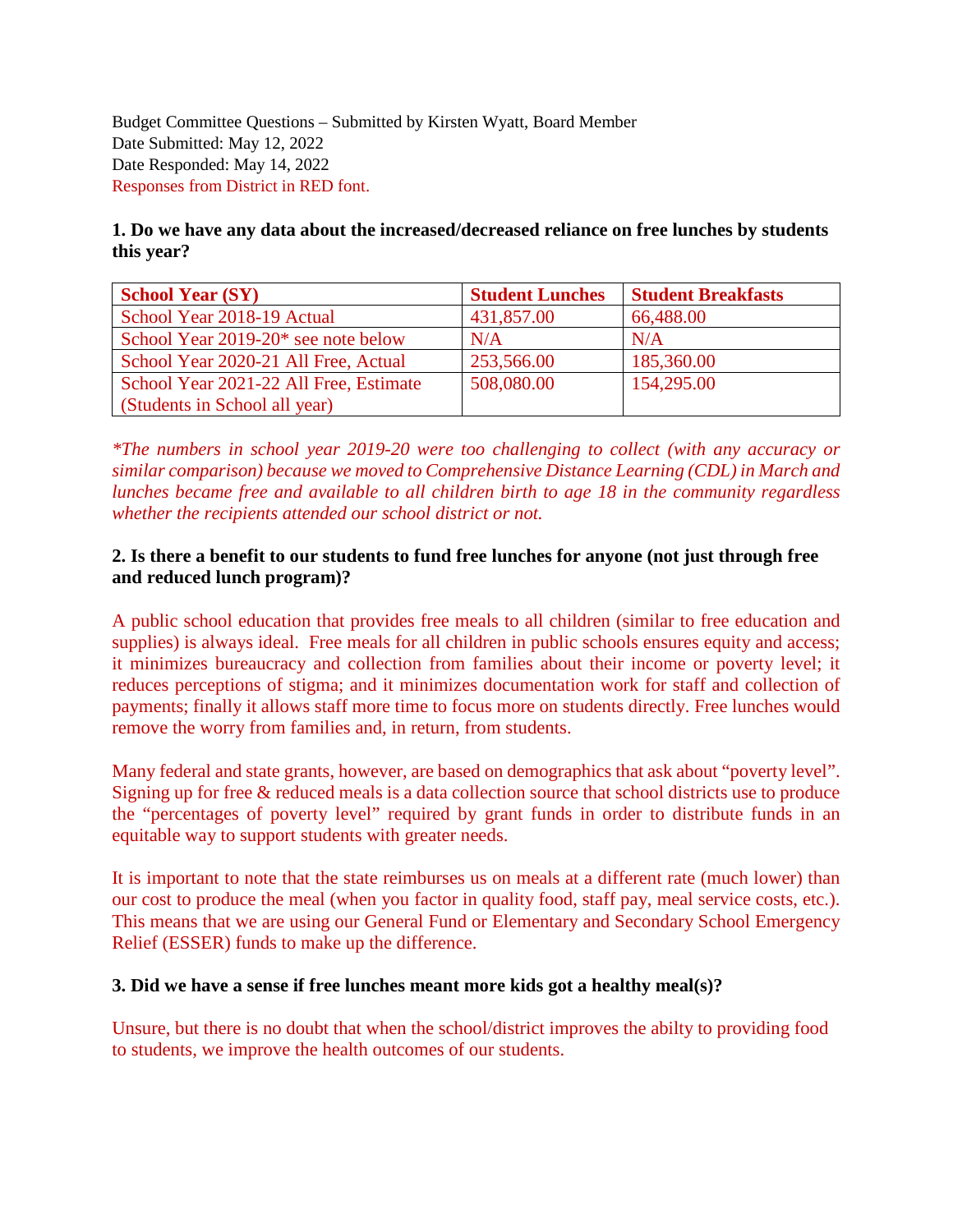# **4. And if there is a policy or performance benefit from subsidizing meals - what would the cost be to continue to provide them?**

On a federal level, this is still being pursued by many organizations to have free meals for all students nationwide. Many states have also made the move to subsidize the difference and have free meals for all students. Currently, Oregon covers the cost of "reduced" meals and makes them free. It has also established the Student Success Act which extends free meals to another range of students who apply and aren't approved for federal free meals, but Oregon pays for them.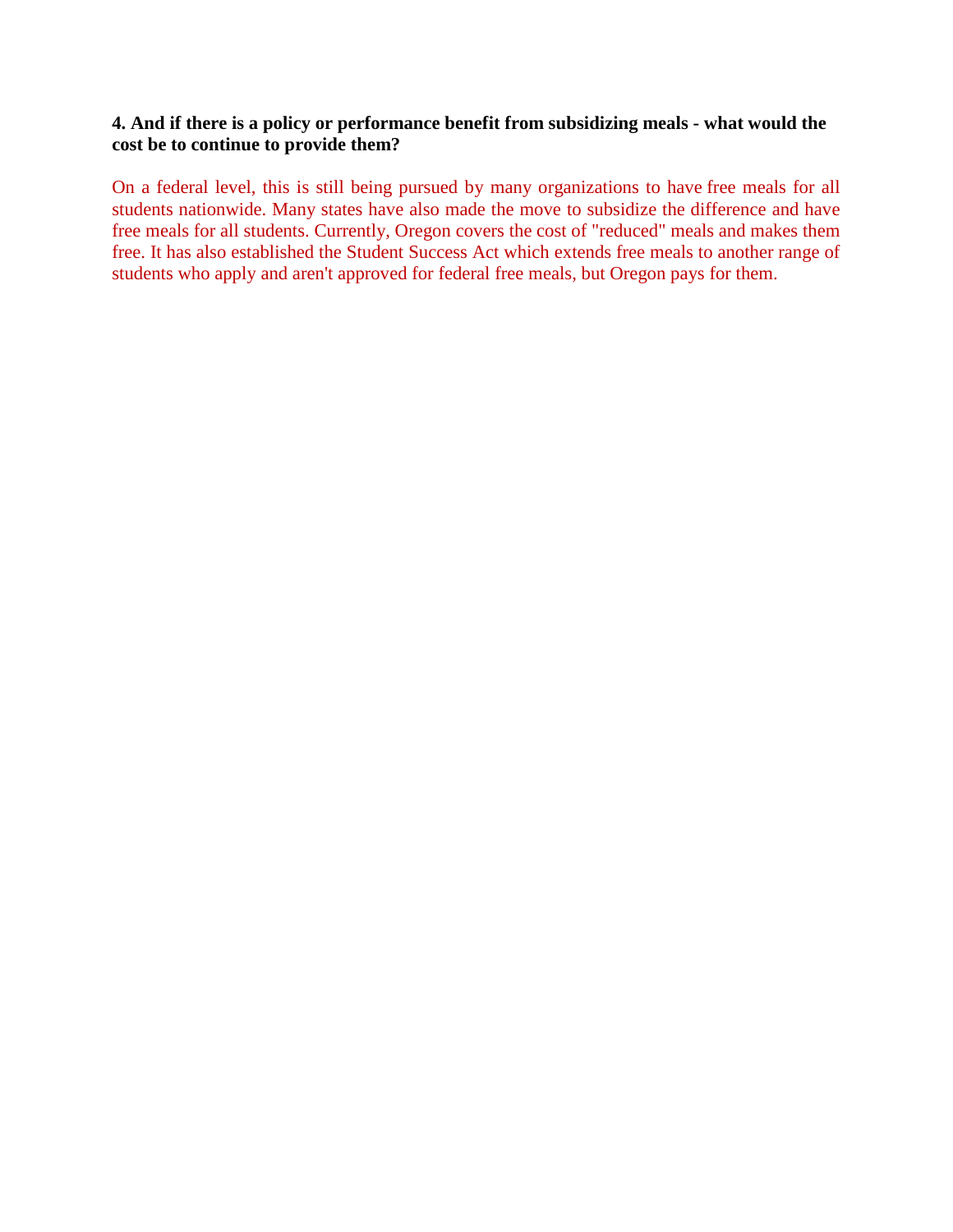Budget Committee Questions – Submitted by Helena Xie, Budget Committee Date Submitted: May 11, 2022 Date Responded: May 13, 2021 Responses from District in RED font.

# **Function 1121, 1122, 1310, 1510, 1710, 1741 and 5400 fluctuated more than 10% up or down. Could you explain why?**

Under General Fund 100, Function 1000, these are the explanations for the fluctuations:

| <b>Function</b>              | <b>Explanation for Fluctuation</b>                            |
|------------------------------|---------------------------------------------------------------|
| 1121 Current year's taxes -  | We are applying the percentage (%) of increase/decrease       |
| Local option                 | based on the County's recommendations                         |
| 1122 Prior Years' Taxes -    | We are applying the percentage (%) of increase/decrease       |
| <b>Local Option</b>          | based on the County's recommendations                         |
| 1310 Regular Day School      | We are applying the average from the last three years' actual |
| <b>Tuition</b>               | revenue                                                       |
| 1510 Interest On Investments | This amount proposed is based on the current market interest  |
|                              | rate, which is very low right now                             |
| 1710 Admissions              | We are applying the average from the last three years' actual |
|                              | revenue                                                       |
| 1741 HS Activity Fees        | We are applying the average from the last three years' actual |
|                              | revenue                                                       |
|                              | This is based on the estimated ending fund balance of the     |
| 5400 Beginning Fund Balance  | fiscal year 2021-22                                           |
|                              |                                                               |

# **2. General Fund 100, Function 1131 object code 0411: why have supplies increased by one million?**

This Function 1131 High School Programs, Object code 0411 (Supplies) has a budgeted increase of \$1,000,000 for several reasons.

First, the projection of supplies cost is anticipated to increase at least 5% in this coming year. Second, the district is expecting all services will return to pre-pandemic levels. Lastly, as we begin to reopen Riverside High School, we anticipate "new school" expenses in 2022-2023 that would not be covered by the Bond. This includes adding planning staff; resources and materials; supplies for the CTE programs to launch; arts  $\&$  sports and club program start-up supplies, etc.

Additionally, it may be helpful to remember that the district reports the expenditure to the Department of Education based on the *function* and not *object* code. If we need to adjust the money into another object within that same function we can do so easily throughout the year. Placing the full \$1,000,000 in this "supplies" category doesn't mean it can only be spent there. It can be flexibly be spent anywhere within the High School Program *function*.

# **3. Function 2122, object code 0111, page 3.31, the headcount will be cut by 5.5. What is the logic behind the cut?**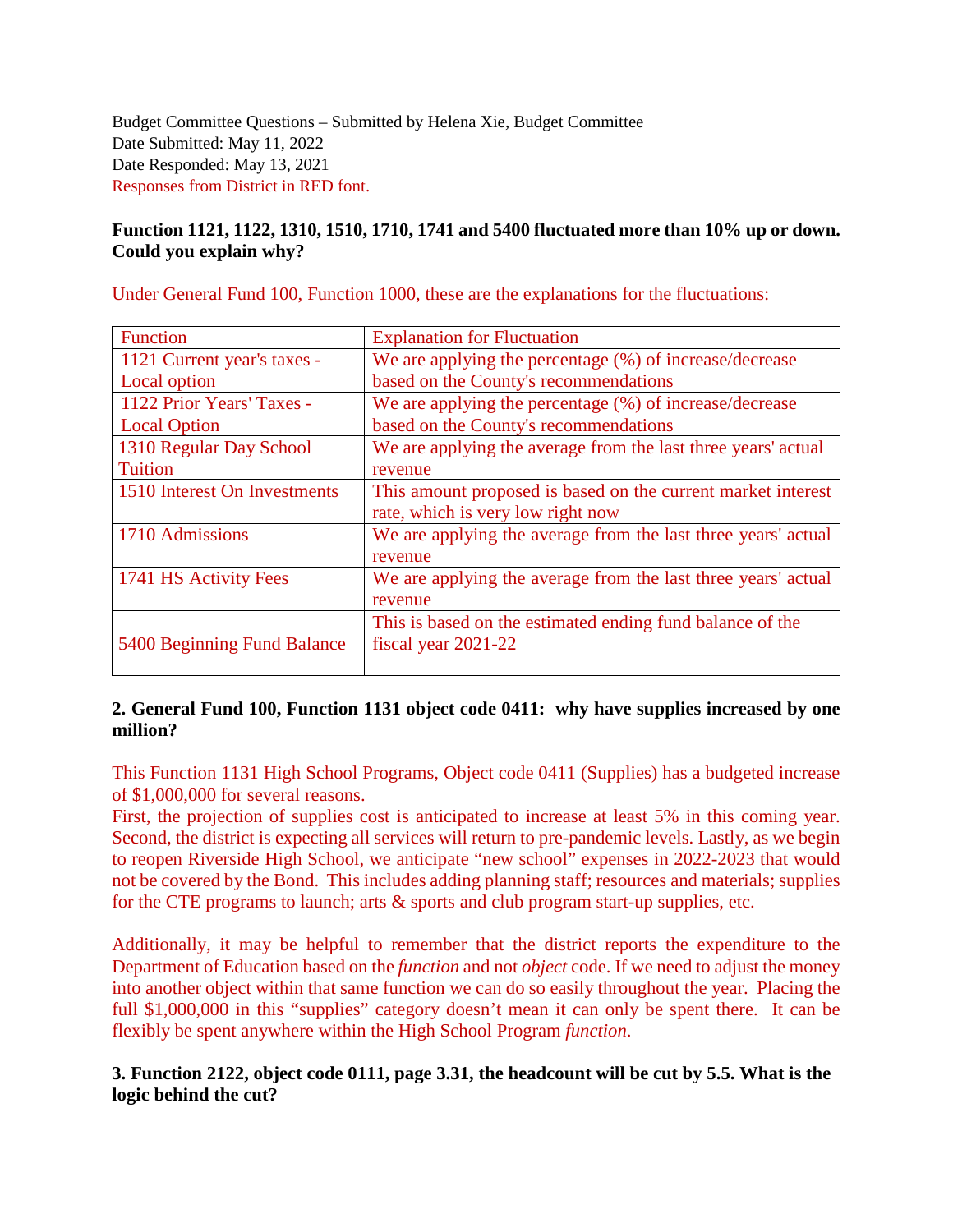General Fund 100, Function 2122 is the Counseling Services. These 5.5 FTE of Counselors were moved to the Student Investment Act (SIA) grant in the fiscal year 2022-23 because these FTE meet the purpose requirement for the SIA grant. We did not cut Counselors overall in our district, we only shifted how we pay for them.

The SIA grant has two purposes:

- 1. Meet students' mental and behavioral health needs, and
- 2. Increase academic achievement and reduce academic disparities for students who have historically experienced disparities in our schools.

# **4. Function 2410, object code 0112 – page 3.46, we will hire 2.36 more headcount. What will the new headcounts do?**

General Fund 100, Function 2410 Office of the Principal, Object 0112 is classified salaries increased by 2.36 FTE, and Object 0113 - Administration increased by 0.5 FTE.

The increase in classified salaries reflects an increase in payment of some of the salaries of classified office staff in this account instead of another account.

The additional .5 administrator is the new principal at Riverside High School. Half of the salary will still be paid by the Bond next year and have through this account.

# **5. Function 2410, object code 0113 – page 3.46. We will only hire a half headcount. Why will the cost go up by \$245K?**

General Fund 100, Function 2410 Office of the Principal. This increase is a reflection of projected Cost of Living Adjustment (COLA) for 2022-23.

# **6. Function 2630, object code 0112 – page 3.59. Why did we need to hire one headcount?**

General Fund 100, Function 2630 Information & Communication Services. The additional FTE in 0114, reflects the hiring of an additional staff member for the Communication Department. Currently, Mr. Kilstrom is managing all of the communication department and responsibilitlies on his own. One of the Findings in the recent Communication Audit was a recommendation to hire an additional staff member for this ever evolving and growing work. This additional FTE will help assist the Communication Director in the following areas:

- Promotion of school events and news
- Time-critical school information
- **Information that impacts the community**
- District and school building website management
- **Email, social media, video, notifications, and alerts**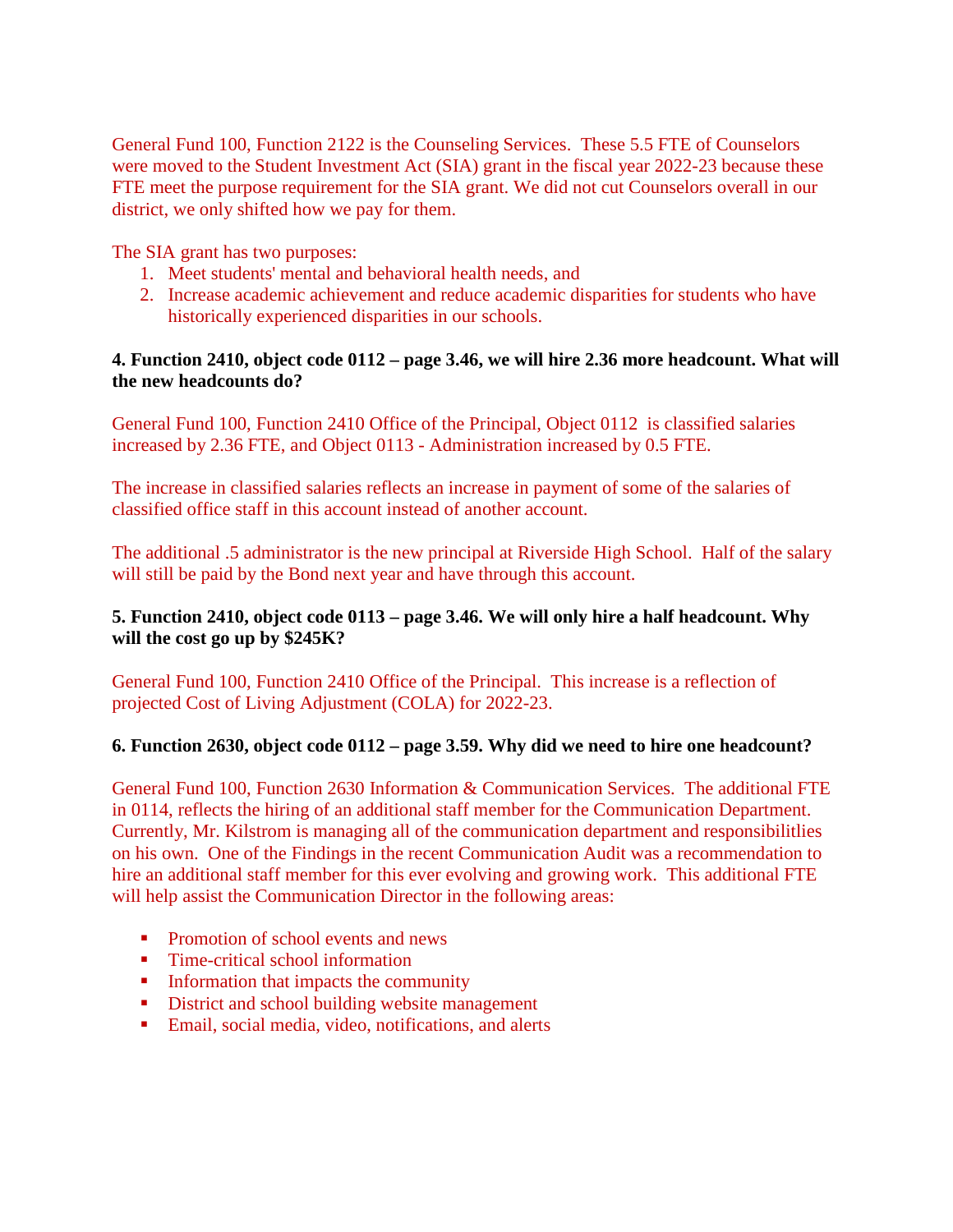# **7. Function 2630, object code 0319 – page 3.59. We did not have an actual expense for the last three years. Why will we budget \$50K for this coming school year?**

General Fund 100, Function 2630 Iformation & Communication Services. Object 0319-Other Instructional, Professional & Technical Services has \$50,000 budgeted for several reasons. First, as you can see there has been a very slim budget for this department in the past and we have needed to increase it. Second, as we anticipate some new projects coming up (website renewal, digital marketing, communication tools, etc.) we anticipate some costs associated with these projects. We have budgeted \$50,000.

# **8. Function 3310 page 3.64. Please explain in detail what it is for?**

#### General Fund 100, Function 3310 Community Services program

As mentioned in the Budget message at the Monday evening meeting and in my emails to you, this program will now be budgeted and recorded under the General Fund 100 instead of the Special Revenue Fund 200. This aligns with the auditor's recommendation and the agreement with the Oregon Department of Education. The program has not changed, it is just in a different location. When our community uses our facilities (eg. Youth sports, child care programs, churches, community groups) we apply fees and provide staffing support, etc.

# **9. Function 3360 Family Empowerment Center, page 3.65. Please explain in details what it is for?**

The Family Empowerment Center works with families to provide resources such as classes, clothing, school supplies, and connections to community support services. This is a new program. You can learn more on the District website:<https://www.wlwv.k12.or.us/domain/3726>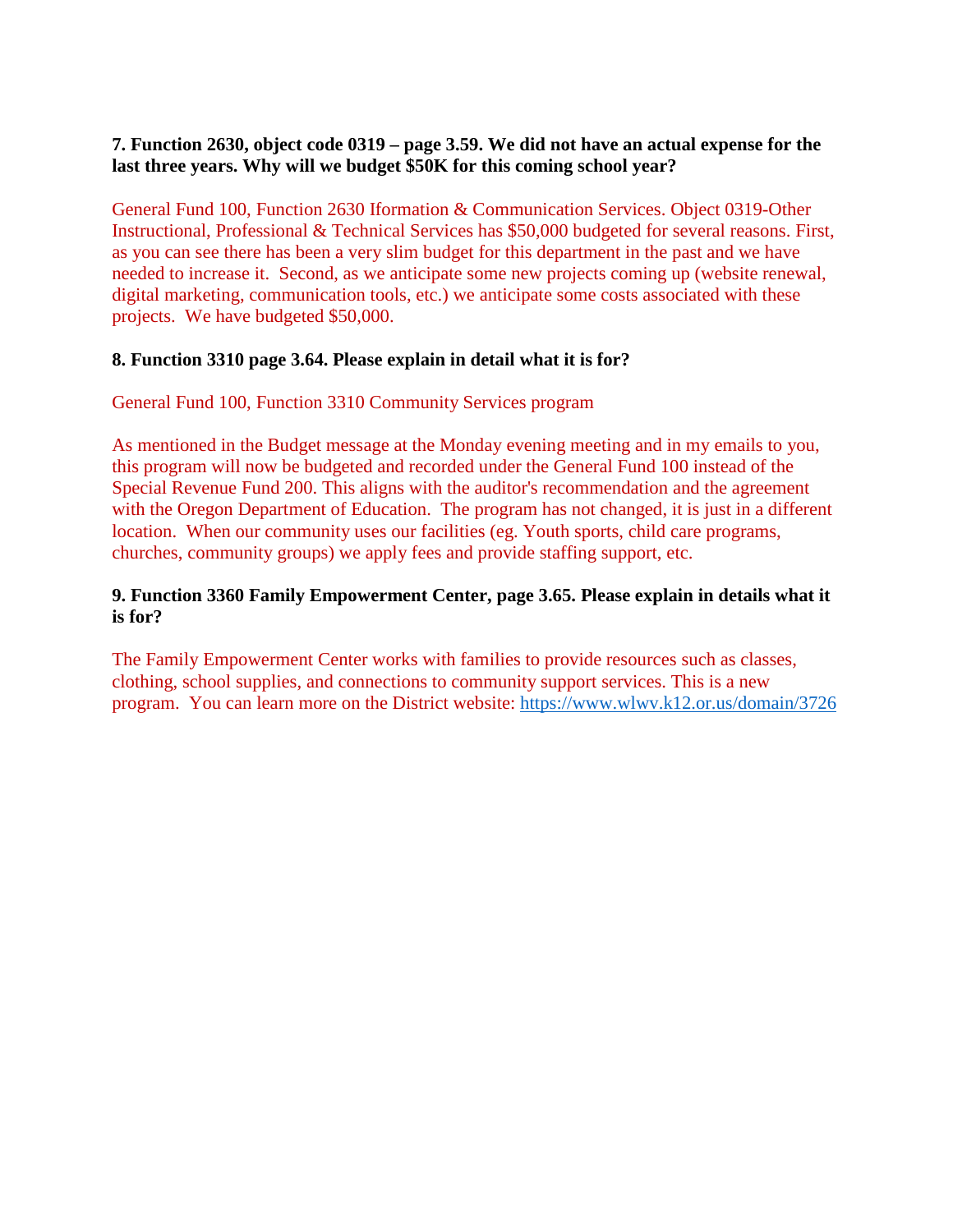Budget Committee Questions – Submitted by Ginger Fitch, Budget Committee Date Submitted: May 13, 2022 Date Responded: May 14, 2021 Responses from District in RED font.

# **1. Can you identify the duration of the grants listed on p. 1.6 (High School Success, Student Investment Account, Educator Recruitment and Retention)?**

High School Success (Measure 98): July 1, 2021 - June 30, 2023 (Renewed annually) Student Investment Act (SIA): July 1, 2021 - June 30, 2023 (Renewed annually) Educator Recruitment and Retention: April 15, 2022 - June 30, 2023 (one-time grant)

**1a. How does the influx of grant money compared to general fund impact the district's ability to plan, hire and provide stability in its programs? Between SIA and High School Success, the district is receiving almost 10 million dollars. While incredibly helpful, is it also unstable funding?**

The district is incredibly appreciative of the additional funds that come to us through the Student Investment Act (SIA) and High School Success (Measure 98) grants. The district has been able to add more Career and Technical Education (CTE) programs in high schools, which is one of the main areas of focus in the High School Success grant. In addition, the district has also been able to add some more mental health support, in the form of school counselors and social workers, which is one of the main areas of focus in the Student Investment Act (SIA) grant.

However, because the General State School Fund has not always kept pace with the rising costs of education, the grants also serve to "supplant" our General Fund and not "supplement" it as fully as the legislation intended. Therefore, in almost all districts in Oregon, grant money has been used to backfill funding of positions that already exist in our schools. In addition, the lack of stability in what the district will receive in those grants makes us more cautious in adding new positions with the worry that we may not be able to sustain those positions. Having more stable General State School Funding and more predictable SIA and HSS grants will allow us to best support the needs of students in our district.

# **2. While the budget discusses a specific plan for reductions should negative impacts occur, it does not identify the focus of additional moneys if the budget underestimates funding as the past years indicate is more likely to occur. What would be the priorities?**

If the district receives the additional funding from the State due to the increase in the enrolling, these additional funding will go forward to attend to our investment priorities (class sizes, quality teaching & learning, co-curricular activities, etc.) which our community continues to support. Additionally, the district is projected to have a "lower than recommended" ending fund balance. Additional money would help shore up a more robust ending fund balance to carry into the 2023- 2024 school year.

**3. When do we decide as a district to stop charging High School and Middle School Activity Fees? 3.4. The incredibly low amount received, less than \$170,000, is insignificant in the**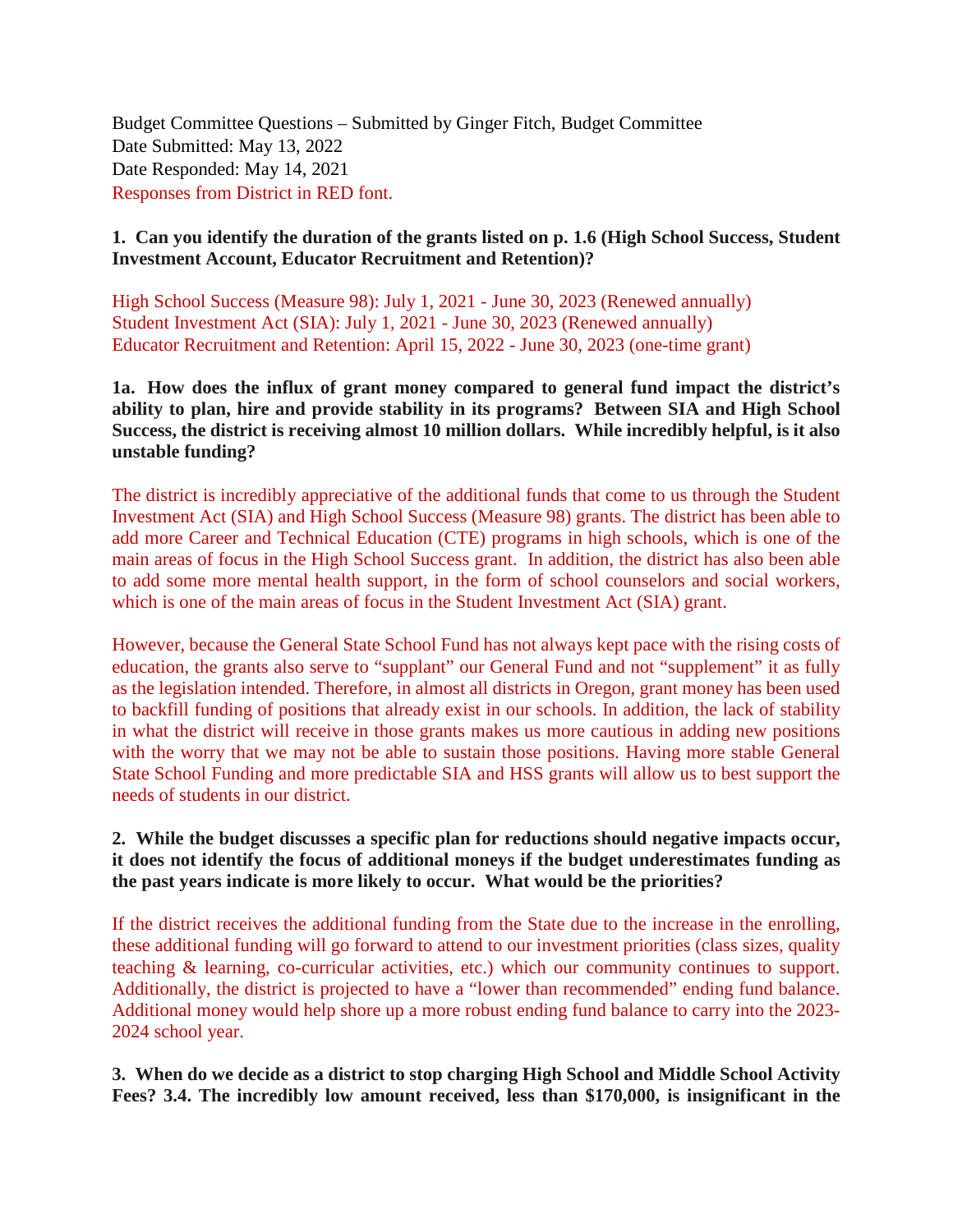**bigger picture of our budget and it would appear that the cost of tracking and handling those would outweigh the financial benefit. Further, what beneficial purpose do they serve and is there harm to equity in keeping them?**

There is no doubt that the cost of tracking and handling the activity fees cost is a factor. AND, the district believes strongly in the value of co-curricular activities at schools as a benefit to the education and well-being of our students.

By law, students are entitled to a Free and Appropriate Public Education (FAPE). Where and how co-curricular activities are factored into (or expected) in FAPE is varied across the nation and in Oregon. Co-curricular activities are currently not funded by the state, unless it is understood that they are part of the general education.

The District Business Office and our school/district leaders continue to monitor the purpose, cost and ability to waive as many fees as possible with our extensive programs.

# **3a. The budget provides for less than \$7000 in athletic supplies for middle schools but indicates about \$24,000 received in middle school fees. P 3.13 The disconnect is further evidence of a need to reconsider the purpose of charging fees.**

The district anticipates receiving \$24,000 in the General Fund 100, Object 1742 (p. 3.4). This \$24,000 projected amount of revenue in collection of fees includes several fees such as: 1) art, 2) band, 3) choir, 4) orchestra, 5) field trips, and 6) outdoor school. The fees that are collected through function 1742-MS activity fees. These fees will help support these programs in various ways like replace/repair instruments, tickets to field trip event/activities, outdoor school costs, purchasing costumes for shows, etc.

General Fund 100, Fund 1122 Middle School Extracurricular delineates costs associated with Middle School Extracurricular. MS Athletic supplies (0412) is a district operation cost and does not come out of the MS activity fees.

# **3b. Student Body (Fund 295) has over \$4.5 million. How much does it cost for us to administer those funds, and could they be better administered either from a reduction in fees or consolidated with the district office?**

The Student Body Activity Funds accounts for the receipts, disbursements, and cash balances of the various schools' student body funds. These resources are primary generated by students, student groups, Parent Teacher Associations (PTAs), booster clubs, fundraising activities, and donations. The individual schools are responsible for managing their school's fund.

Currently, 16 school secretaries administer the Student Body Activity Funds Accounts alongside their secretarial duties.

Improving the Student Body Activity Funds Accounts is one of the Business Office's priorities. Last year, the Business Office was able to move all bank accounts for the student body funds to the same institution to enhance the ability to monitor the activity in the accounts. In addition, the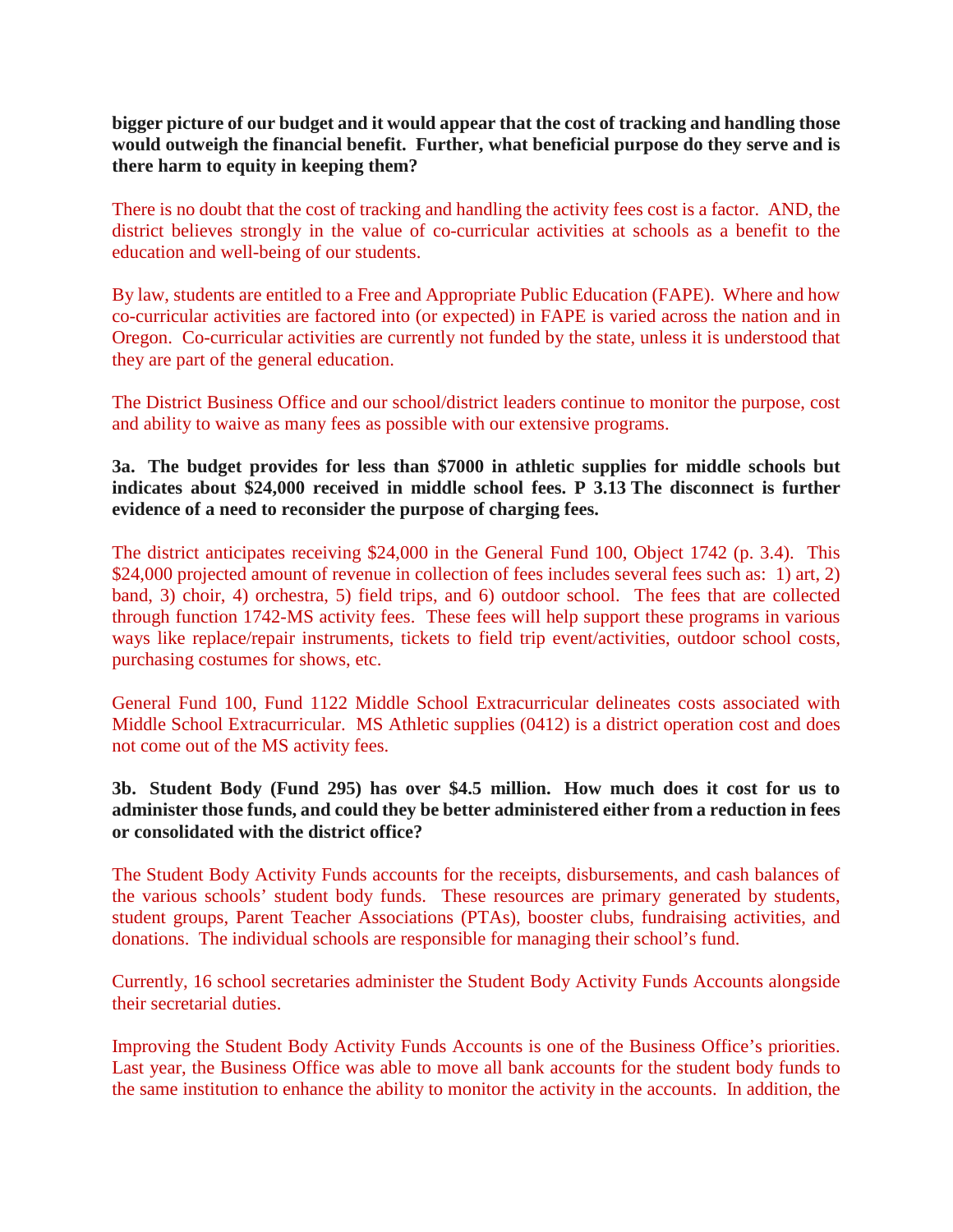Business Office has updated the student body procedures manual and has increased training for staff on procedures and best practices outlined in the handbook.

This summer 2022, the Business Office will work with the Information Technology Office to research and implement new software to continue to better support the Student Body Activity Funds Accounts.

# **4. Does the reduction in the budget since 2019 for salaries for pre-kindergarten imply the district is intending to reduce this program as the availability of childcare providers is strained?**

The district has prioritized preschool classes in every primary school in the district. Currently, there is no state funding for universal preschool, which means that the district funds preschool entirely through its General Budget and through tuition. When there is demand, the district can create more classes; when there is less demand, the district makes reductions. Because almost all of our preschool teachers are licensed K-5 teachers, they can easily flex into a K-5 position when the need arises. We have found a way to "stabilize" during "unstable" times.

# **5. Both 1221 and 1250, p 3.19 and 3.21, show significant reductions in FTE. Some of the budget survey results focused on a greater need in this area not less. Why are there reductions?**

Function 1221 –Intensive Support for Students with Disabilities.

• Licensed Salaries, object code 0111 increased by .5 FTE, this due to the Disabled Child Program Fund 291 moving to the General Fund because it is part of Intensive Support for Students with Disabilities.

We have not reduced classified staff (yet) going into 2022-2023, instead we have shifted where we are paying for them (different funds, functions).

#### **6. Why the significant increase in 1271, p 3.24?**

General Fund 100 Function 1272 (p. 3.24) supplements Special Revenue Fund 253 which supports educationally disadvantaged students. Function 1272 – Title IA/D is the additional funding support that the district contributes to Title IA which comes from the Federal Government.

When the support from the Federal Government is more generous, the district does not need to supplement as much. When the support from the Federal Government is slimmer or has an unexpected reduction compared to the previous year, the district supplements in order to keep the program stable.

Since the district anticipates receiving \$278,240.00 from the Department of Education (ODE) in the fiscal year 2022-23 (p. 3.83), the district has removed the additional support from the General Fund 100, Function 1272, because the district plans to fund the program through federal dollars only next year.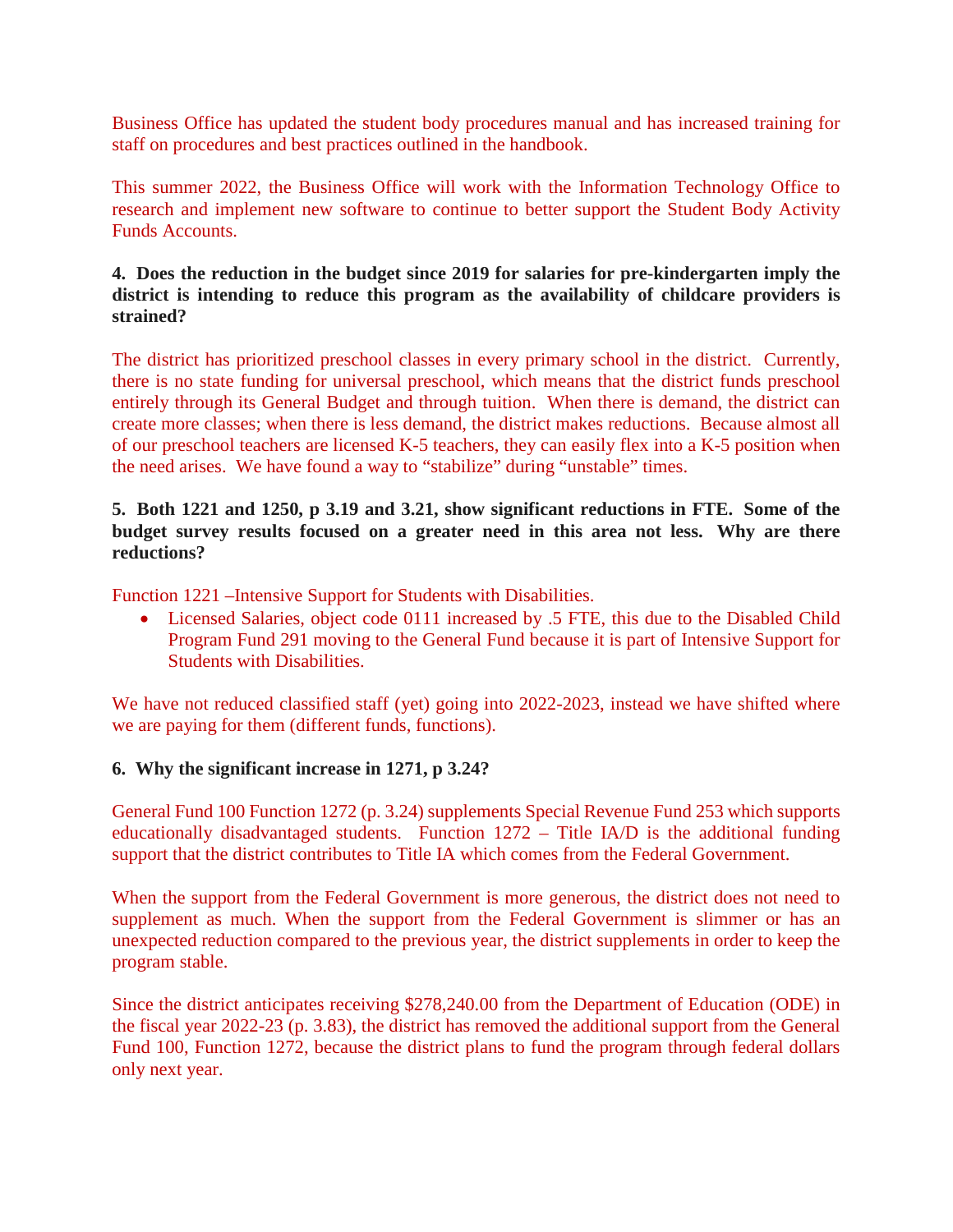**7. How does Function 1400 Summer School Programs expenditures compare to 2018/19? Between 1400 and summer grant funding, p. 3.29 and 3.100, there is almost a million budgeted with no FTE. At what point would the district consider funding FTE?**

Below please find the expenditure comparison for Function 1400 – Summer School Program from fiscal year 2018-2023.

| <b>Fiscal Year</b>         | <b>Dollar Amount</b> |
|----------------------------|----------------------|
| 2018-19 Actual Expenditure | \$170,395.29         |
| 2019-20 Actual Expenditure | \$179,701.63         |
| 2020-21 Actual Expenditure | \$54,223.75          |
| 2021-22 Adopted Budget     | \$208,669.00         |
| 2022-23 Proposed Budget    | \$193,398.00         |

In response to the pandemic, the legislature made an unprecedented investment in summer learning for Oregon's school students in fiscal year 2021 and 2022.

- For the 2021 summer program, the legislature provided \$200 million to support summer credit earning and enrichment opportunities for students in grades K-12 across the state of Oregon.
- For the 2022 summer program, the legislature appropriated \$150 million *(\$50 million of these funds will be provided to community-based organizations across the state. The remaining \$100 million will be provided to school districts, public charter schools, and education service districts across the state).*

Match Requirement: Eligible recipients must agree to cover 25% of their total program costs with other recipient resources. These funding sources may include any local, state, federal, and/or private resources allocated to the recipient and must be used for the same Eligible Uses of Funds outlined below.

| <b>Entity Name</b>       | Level |                             | State Grant Amount 25% Local Match Amount |
|--------------------------|-------|-----------------------------|-------------------------------------------|
| West Linn-Wilsonville SD |       | High School   $$612,107.89$ | \$153,026.97                              |
| West Linn-Wilsonville SD | $K-8$ | \$1,148,564.99              | \$287,141.25                              |
| <b>TOTAL</b>             |       | \$1,760,672.88              | \$440,168.22                              |

*Please note: although the WLWV School District qualifies to receive up to \$1,760,672.88 for the summer program, the district would not be able to come up with the 25% match of \$440,168.22.*

Base on the actual summer expenditure that occurred in the past, the district proposed a budget of \$193,398.00 in the General Fund to support the summer grant. And \$193,398 is a 25% of \$773,593.00, therefore, the district submitted the application to the Oregon Department of Education in that amount.

| <b>Function 1400 - Summer School</b>     | <b>Proposed Budget</b>                     |
|------------------------------------------|--------------------------------------------|
| General Fund 100 – Function 1400         | $\vert$ \$193,398.00 (25% of \$773,592.00) |
| Special Revenue Fund 275 – Function 1400 | \$773,592.00                               |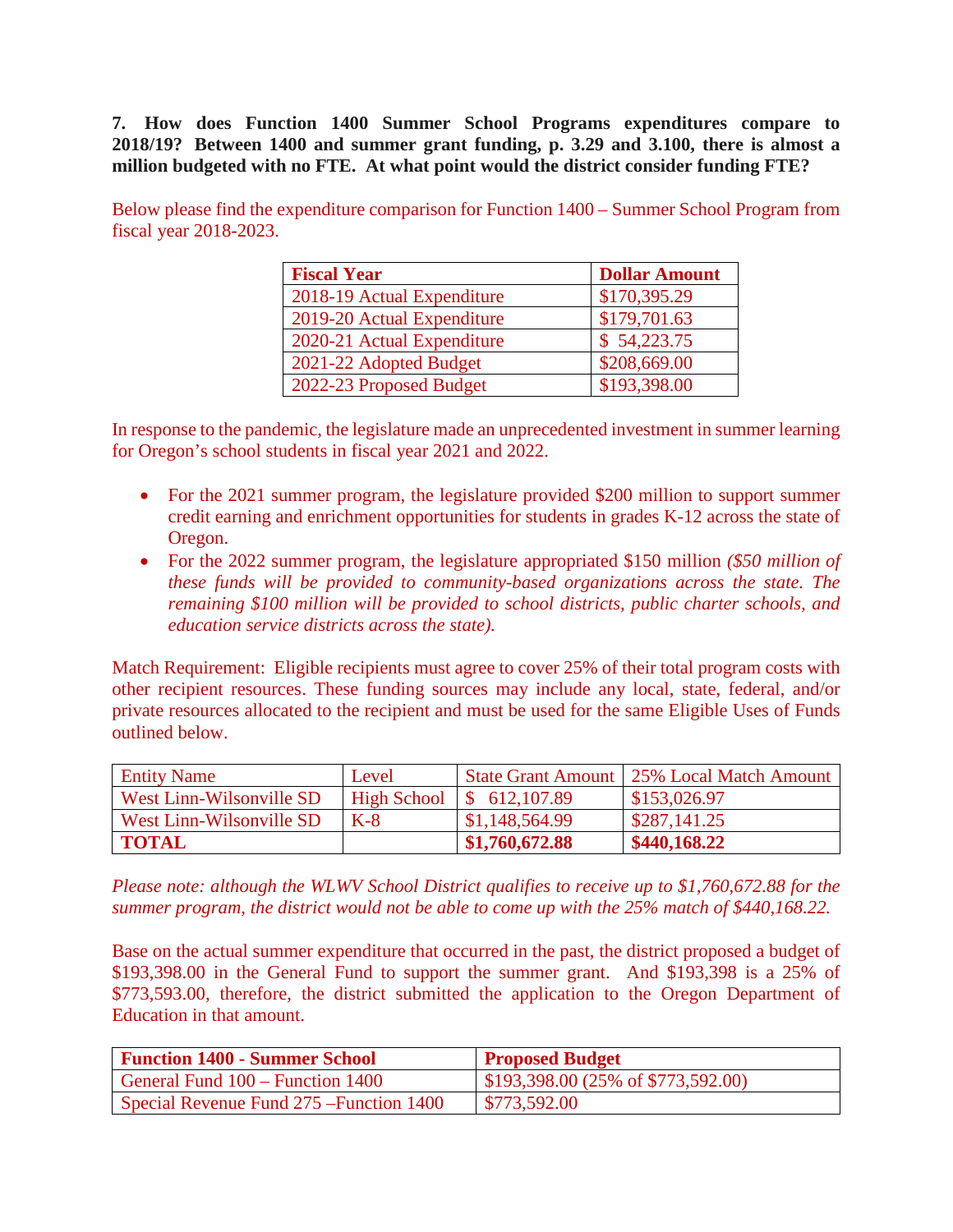#### **TOTAL** \$966,990.00

*Please note:* Summer grant allows the district to spend money up to October 15, 2022. *Unexpended funds will be returned to the state's General Fund by January 2023.*

The Summer Program takes place in July and August, therefore the district funds staff through temporary and additional pay.

**8. Would you connect the loss of FTE at 2122 and 2140, pg 3.31 and 3.33, to where they are found in the SIA? At 271 SIA, p 3.93, it appears we are moving away from instructional salaries/FTE to support services salaries/FTE, is this a change to more nursing and mental health staff?**

You can find 13 FTE (school counselor) and 2 FTE (school Psychologist) in the Student Investment Act (SIA) grant under 2000 Support Services function, and 0111 Licensed Salaries object. Yes, this is a change to more nursing and mental health staff.

# **9. Does 2546, p. 3.54, reflect the full cost of school resource officers or is there more contained in other functions?**

General Fund Function 2546 –Security Services (buildings) covers 50% of the cost of two (2) resource officers (one for West Linn HS, and one for Wilsonville HS). Each of the cities contribute the other 50% of the cost. Cost includes salaries, benefits, PERS.

# **10. 242 Utility Grant, p 3.78, anticipates reimbursement to bond or the general fund? Is this reflected in expenditures?**

Special Revenue Fund 242 – Utility Grant, p 3.78, anticipates reimbursement to the bond. The district expects to receive authorization for the reimbursement of expenditures for projects at Inza Wood Middle School, Athey Creek Middle School, Bolton Primary School, Cedaroak Park and Stafford Primary Schools.

*Oregon Senate Bill 1149 required Portland General Electric (PGE) to collect a "Public Purpose Charge" from consumers in their service area beginning in 2002. The first ten percent of these charges go to K-12 school districts for energy efficiency projects. The money is forwarded from PGE each month and deposited into this fund. The Oregon Department of Energy administers the schools' program, authorizing reimbursement from this fund for approved energy efficiency projects completed.* 

# **11. 247 C-TEC, p3.79, How many students are served by this program or anticipated to be served?**

Typically, the C-TEC program (Special Revenue, Function 247) supports students who may have dropped out of high school or moved into our community when they are 18 but have very few credits towards graduation. The district does not know the anticipated number yet for next year. It can range between 30-50 students depending on the year and events. The C-TEC Coordinator